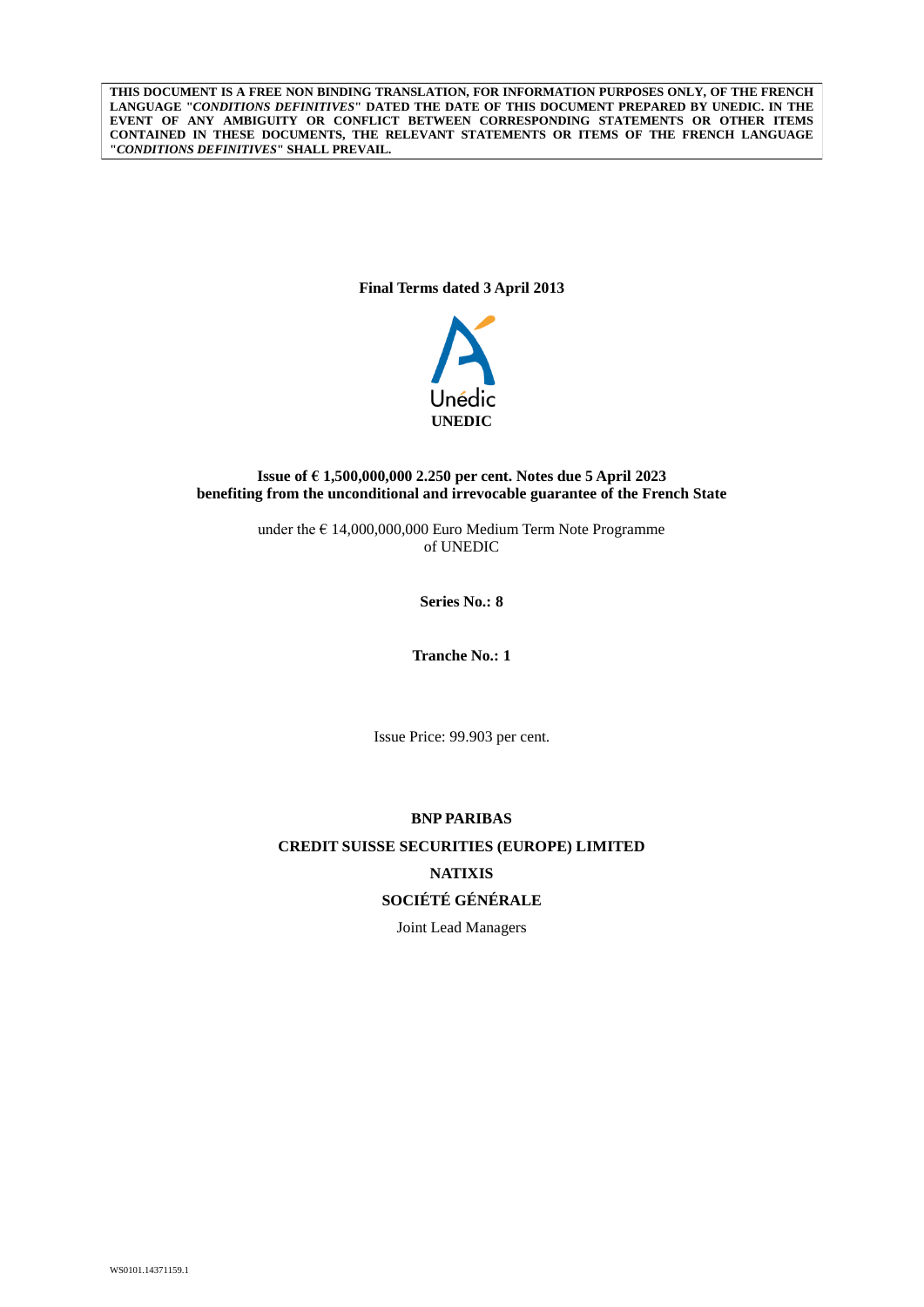# **PART A – CONTRACTUAL TERMS**

Terms used herein shall be deemed to be defined as such for the purposes of the Terms and Conditions set forth in the Base Prospectus dated 20 March 2013 (which received on that date the visa of the *Autorité des marchés financiers* number 13-083) which constitutes a base prospectus for the purposes of the Directive 2003/71/EC of the European Parliament and of the Council of 4 November 2003, as amended (which includes the amendments made by Directive 2010/73/EU of the European Parliament and of the Council of 24 November 2010, to the extent that such amendments have been implemented in a Member State of the European Economic Area) (the "**Prospectus Directive**").

This document constitutes the Final Terms relating to the issue of the notes (the "**Notes**") described hereafter for the purposes of Article 5.4 of the Prospectus Directive 2003/71/EC and contains the definitive terms of the Notes. These Final Terms supplement the Base Prospectus dated 20 March 2013 relating to the Programme of issuance and must be read in conjunction therewith.

The Final Terms and the Base Prospectus are available for viewing on the websites of (a) the *Autorité des marchés financiers* (www.amf-france.org) and (b) the Issuer (www.unedic.org), and during normal business hours at the registered office of the Issuer and at the specified office of the Paying Agent(s) where copies may be obtained.

| 1. | <b>Issuer:</b>                 |                                  | <b>UNEDIC</b>                                                                                                                                                                                                                                                                                                                                                                                         |
|----|--------------------------------|----------------------------------|-------------------------------------------------------------------------------------------------------------------------------------------------------------------------------------------------------------------------------------------------------------------------------------------------------------------------------------------------------------------------------------------------------|
| 2. | Guarantee:                     |                                  | Applicable                                                                                                                                                                                                                                                                                                                                                                                            |
|    |                                |                                  | Unconditional and irrevocable guarantee from the<br>French State granted pursuant to Article 80 of the<br>law no. 2012-1510 dated 29 December 2012<br>(French loi de finances rectificative pour 2012) and<br>Article 1 of the decree (arrêté) of the Minister for<br>Economy and Finance dated 31 January 2013<br>published in the Journal Officiel of the Republic of<br>France on 7 February 2013. |
| 3. | (i)                            | <b>Series Number:</b>            | 8                                                                                                                                                                                                                                                                                                                                                                                                     |
|    | (ii)                           | <b>Tranche Number:</b>           | 1                                                                                                                                                                                                                                                                                                                                                                                                     |
| 4. |                                | <b>Specified Currency:</b>       | Euros (" $\epsilon$ ")                                                                                                                                                                                                                                                                                                                                                                                |
| 5. |                                | <b>Aggregate Nominal Amount:</b> |                                                                                                                                                                                                                                                                                                                                                                                                       |
|    | (i)                            | Series:                          | € 1,500,000,000                                                                                                                                                                                                                                                                                                                                                                                       |
|    | (ii)                           | Tranche:                         | € 1,500,000,000                                                                                                                                                                                                                                                                                                                                                                                       |
| 6. |                                | <b>Issue proceeds:</b>           |                                                                                                                                                                                                                                                                                                                                                                                                       |
|    | (i)                            | Gross issue proceeds:            | € 1,498,545,000                                                                                                                                                                                                                                                                                                                                                                                       |
|    | (ii)                           | Estimated net issue proceeds:    | € 1,495,920,000                                                                                                                                                                                                                                                                                                                                                                                       |
| 7. |                                | <b>Issue Price:</b>              | 99.903 per cent. of the Aggregate Nominal Amount                                                                                                                                                                                                                                                                                                                                                      |
| 8. |                                | <b>Denomination:</b>             | € 100,000                                                                                                                                                                                                                                                                                                                                                                                             |
| 9. | <b>Number of Notes issued:</b> |                                  | 15,000                                                                                                                                                                                                                                                                                                                                                                                                |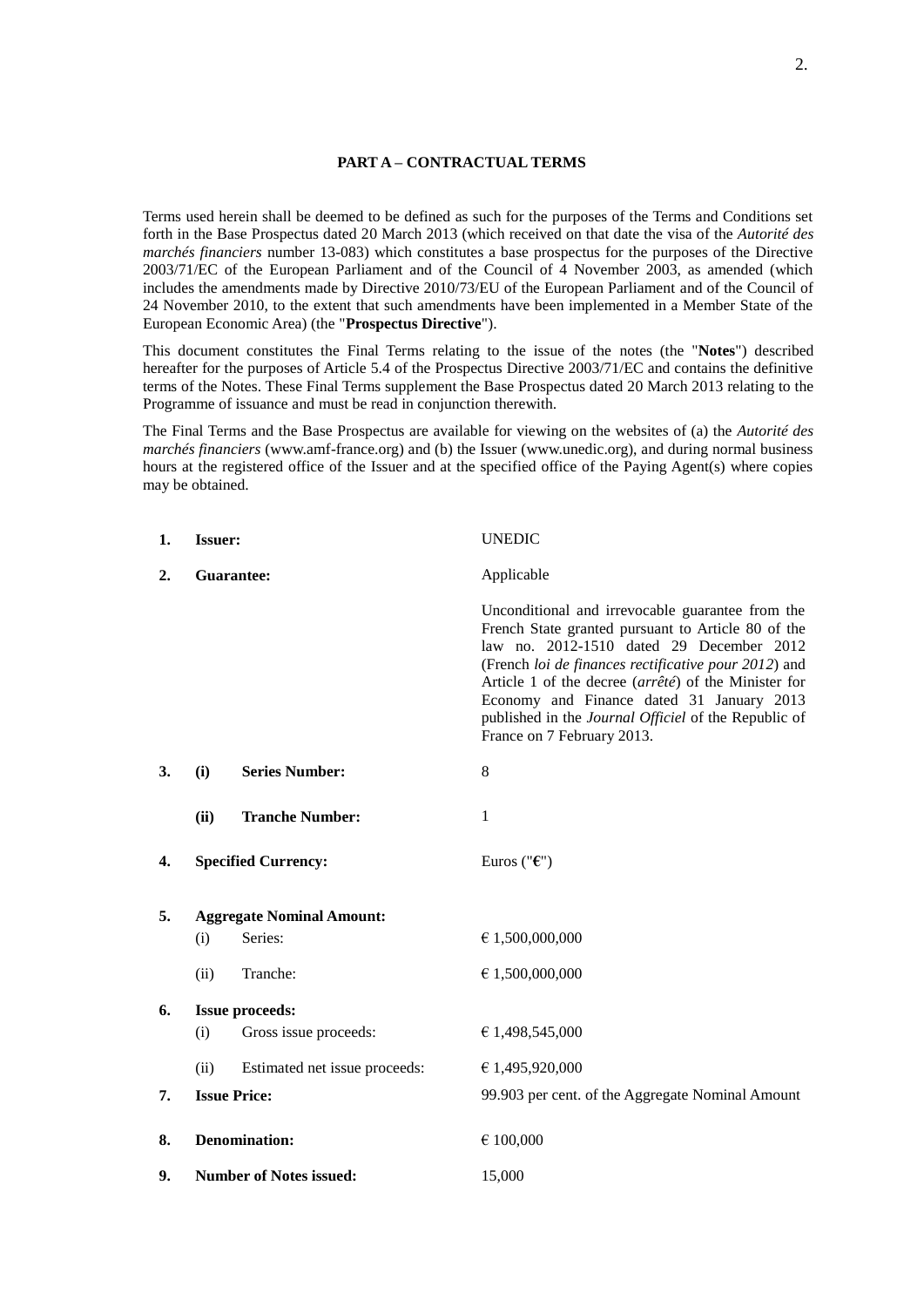| 10.        | (i)<br><b>Issue Date:</b>                                                          | 5 April 2013                                                                                                                                                                                                                                                                              |
|------------|------------------------------------------------------------------------------------|-------------------------------------------------------------------------------------------------------------------------------------------------------------------------------------------------------------------------------------------------------------------------------------------|
|            | <b>Interest Commencement Date:</b><br>(ii)                                         | <b>Issue Date</b>                                                                                                                                                                                                                                                                         |
| 11.        | <b>Maturity Date:</b>                                                              | 5 April 2023                                                                                                                                                                                                                                                                              |
| 12.        | <b>Interest Rate:</b>                                                              | 2.250 per cent. <i>per annum</i> Fixed Rate                                                                                                                                                                                                                                               |
| <b>13.</b> | <b>Redemption/Payment Basis:</b>                                                   | Redemption at par                                                                                                                                                                                                                                                                         |
| 14.        | of<br><b>Change</b><br><b>Interest</b><br>Rate<br><b>Redemption/Payment Basis:</b> | <sub>or</sub><br>Not Applicable                                                                                                                                                                                                                                                           |
| 15.        | Option:                                                                            | Not Applicable                                                                                                                                                                                                                                                                            |
| 16.        | Date of authorisations for issuance of<br>Notes:                                   | Decision of the Board of directors dated 24 January<br>2013 setting the terms for determining the<br>characteristics of the issue and authorising, from<br>February 2013 until February 2014, Vincent<br>Destival, <i>directeur</i> général of the Issuer to<br>determine its final terms |
| 17.        | <b>Method of distribution:</b>                                                     | Syndicated                                                                                                                                                                                                                                                                                |

**PROVISIONS RELATING TO INTEREST PAYABLE**

| 18. | <b>Fixed Rate Notes Provisions:</b> |                                                                | Applicable                                                     |
|-----|-------------------------------------|----------------------------------------------------------------|----------------------------------------------------------------|
|     | (i)                                 | Rate of Interest:                                              | 2.250 per cent. <i>per annum</i> payable annually in<br>arrear |
|     | (ii)                                | <b>Interest Payment Dates:</b>                                 | 5 April in each year                                           |
|     | (iii)                               | <b>Fixed Coupon Amounts:</b>                                   | $\in$ 2,250 per $\in$ 100,000 in Denomination                  |
|     | (iv)                                | Broken Amount(s):                                              | Not Applicable                                                 |
|     | (v)                                 | Day Count Fraction:                                            | Actual/Actual - ICMA                                           |
|     | (vi)                                | <b>Determination Dates:</b>                                    | 5 April in each year commencing on 5 April 2014                |
|     | (vii)                               | Other terms relating to the method<br>of calculating interest: | Not Applicable                                                 |
| 19. |                                     | <b>Floating Rate Notes Provisions:</b>                         | Not Applicable                                                 |
|     |                                     | PROVISIONS RELATING TO REDEMPTION                              |                                                                |
| 20. |                                     | <b>Call Option:</b>                                            | Not Applicable                                                 |

**21. Other Option:** Not Applicable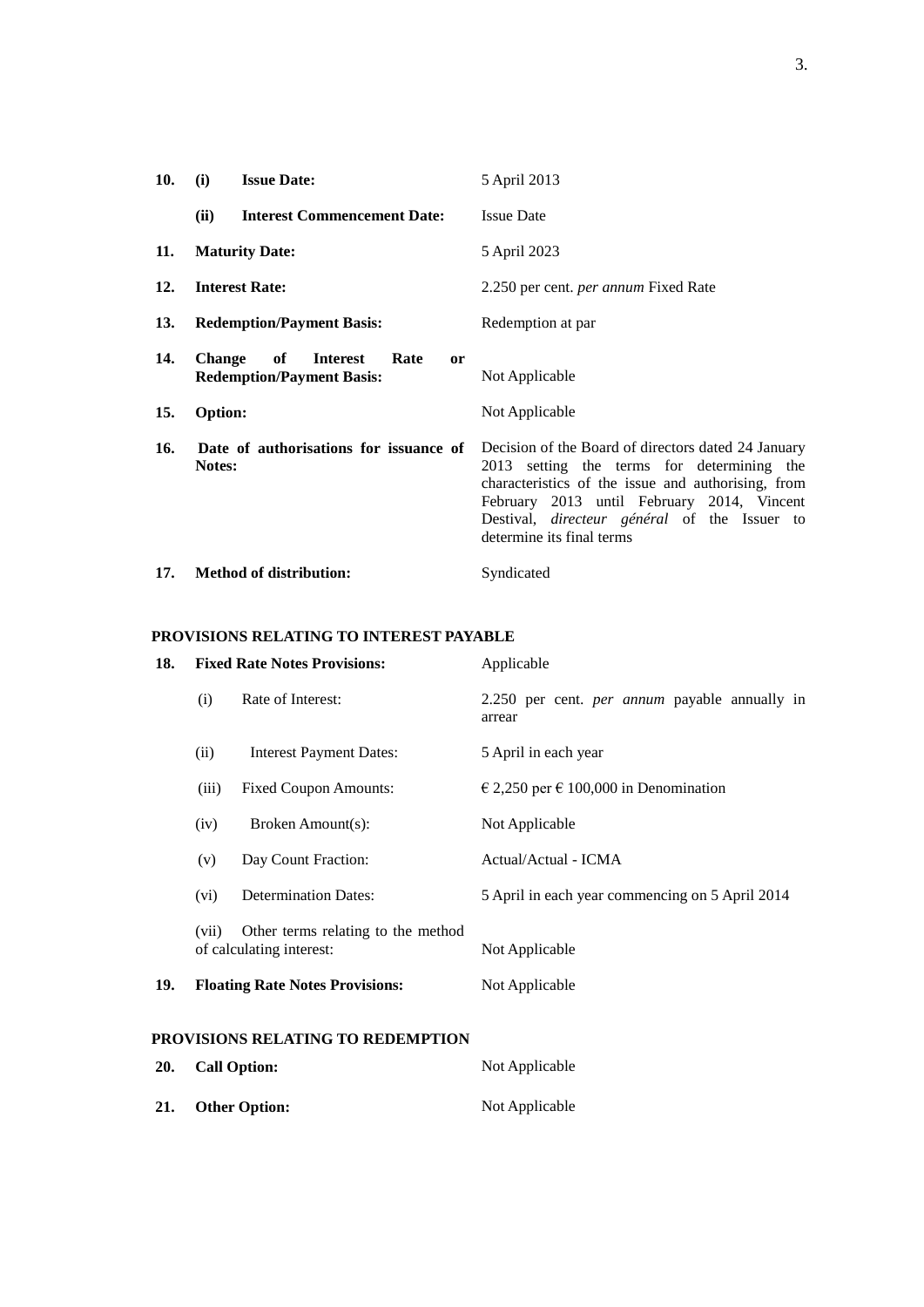| 23. | <b>Early Redemption Amount:</b>                                                                                                                                                                                                                                                            |                                                                                   |
|-----|--------------------------------------------------------------------------------------------------------------------------------------------------------------------------------------------------------------------------------------------------------------------------------------------|-----------------------------------------------------------------------------------|
|     | Early Redemption Amount(s) of each Note<br>payable on redemption for taxation reasons<br>or on event of default or other early<br>redemption and/or the method of<br>calculating the same and/or any other<br>terms (if required or if different from that)<br>set out in the Conditions): | As specified in Condition 7 of the Terms and<br>Conditions of the Base Prospectus |
|     | <b>GENERAL PROVISIONS APPLICABLE TO THE NOTES</b>                                                                                                                                                                                                                                          |                                                                                   |
| 24. | <b>Form of Notes:</b>                                                                                                                                                                                                                                                                      |                                                                                   |

- (i) Form of Notes: Dematerialised Notes in bearer form (*au porteur*) (ii) Registration Agent: Not Applicable
- **25. Financial Centre(s) or other special provisions relating to payment dates for the purposes of Condition 8(d):** Not Applicable
- **26. Redenomination, renominalisation and reconventioning provisions:** Not Applicable
- **27. Consolidation provisions:** Not Applicable
- 

**28. Masse (Condition 12):** The name and address of the initial Representative of the *Masse* are:

> MASSQUOTE S.A.S.U. RCS 529 065 880 Nanterre 7 bis rue de Neuilly 92110 Clichy France

Mailing address: 33, rue Anna Jacquin 92100 Boulogne Billancourt France Represented by its Chairman

The name and address of the alternate Representative of the *Masse* are:

Gilbert Labachotte 8 Boulevard Jourdan 75014 Paris France

The Representative of the *Masse* will receive a remuneration of  $\epsilon$  400 (excluding VAT) per year.

**22. Final Redemption Amount of each Note:** € 100,000 per Note of € 100,000 Denomination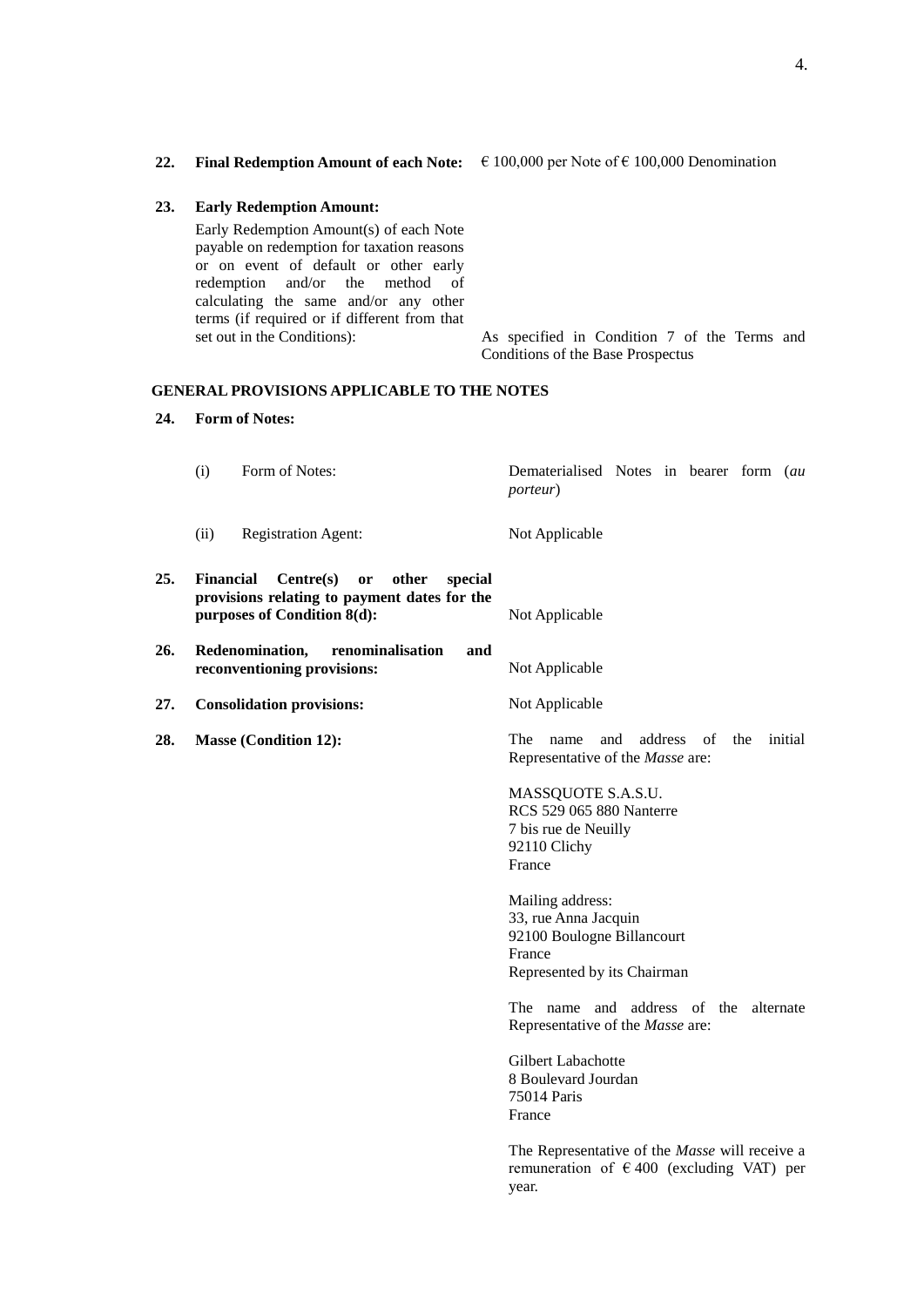| <b>29.</b> | <b>Other final terms:</b> |                                      | Not Applicable                                                                                                                      |
|------------|---------------------------|--------------------------------------|-------------------------------------------------------------------------------------------------------------------------------------|
|            | <b>DISTRIBUTION</b>       |                                      |                                                                                                                                     |
| 30.        | (i)                       | If syndicated, names of Managers:    | <b>Joint Lead Managers</b><br><b>BNP</b> Paribas<br>Credit Suisse Securities (Europe) Limited<br><b>Natixis</b><br>Société Générale |
|            | (ii)                      | <b>Stabilising Manager (if any):</b> | Société Générale                                                                                                                    |
| 31.        |                           | If non-syndicated, name of Dealer:   | Not Applicable                                                                                                                      |

### **PURPOSE OF FINAL TERMS**

These Final Terms comprise the final terms required for issue and admission to trading on Euronext Paris of the Notes described herein pursuant to the Euro 14,000,000,000 Euro Medium Term Note Programme of UNEDIC.

### **RESPONSIBILITY**

The Issuer accepts responsibility for the information contained in these Final Terms.

Signed on behalf of UNEDIC:

By: ............................................

Duly authorised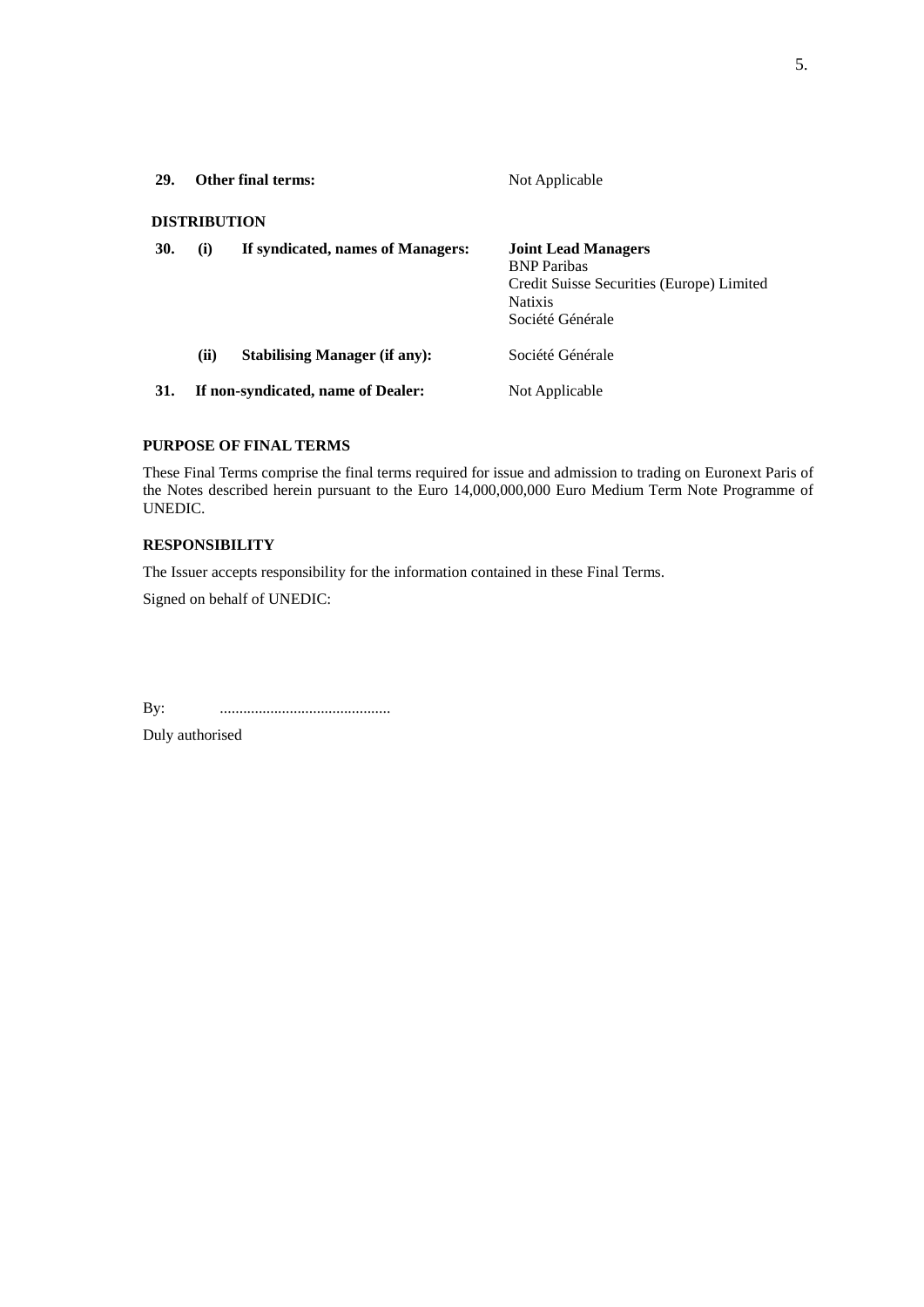### **PART B – OTHER INFORMATION**

### **1. ADMISSION TO TRADING**

**3.** 

| (i)            | (a) | Admission to trading:                                                                                                                                                                                                | Application has been made by the Issuer (or on its<br>behalf) for the Notes to be admitted to trading on<br>Euronext Paris with effect from 5 April 2013.            |
|----------------|-----|----------------------------------------------------------------------------------------------------------------------------------------------------------------------------------------------------------------------|----------------------------------------------------------------------------------------------------------------------------------------------------------------------|
|                | (b) | Regulated Markets or equivalent<br>markets<br>$\alpha$<br>which, to<br>the<br>knowledge of the Issuer, securities<br>of the same class of the Notes to<br>be admitted to trading are already<br>admitted to trading: | Not Applicable                                                                                                                                                       |
| (ii)           |     | Estimate of total expenses related to<br>admission to trading:                                                                                                                                                       | € 7,000                                                                                                                                                              |
| (iii)          |     | Additional<br>publication<br><b>Base</b><br>of<br>Prospectus and Final Terms:                                                                                                                                        | Not Applicable                                                                                                                                                       |
| <b>RATINGS</b> |     |                                                                                                                                                                                                                      |                                                                                                                                                                      |
| Ratings:       |     |                                                                                                                                                                                                                      | The Notes to be issued are expected to be rated by<br>Standard & Poor's Credit Market France SAS,<br>Moody's Investors Service Limited and Fitch's<br>France S.A.S : |
|                |     |                                                                                                                                                                                                                      | $S & P: AA+$                                                                                                                                                         |
|                |     |                                                                                                                                                                                                                      | Moody's: Aa1                                                                                                                                                         |

Fitch: AAA

In accordance with Regulation (EC) No 1060/2009 dated 16 September 2009 of the European Parliament and of the Council, each of Standard & Poor's Credit Market France SAS, Moody's Investors Service Limited and Fitch France S.A.S. is included in the list of registered credit rating agencies published on the European Securities and Markets Authority's website.

# **4. INTERESTS OF NATURAL AND LEGAL PERSONS INVOLVED IN THE ISSUE**

Save as discussed in "Subscription and Sale" of the Base Prospectus, so far as the Issuer is aware, no person involved in the offer of the Notes has an interest material to the offer.

# **5. REASONS FOR THE OFFER**

Reasons for the offer: See "Use of Proceeds" wording in Base Prospectus.